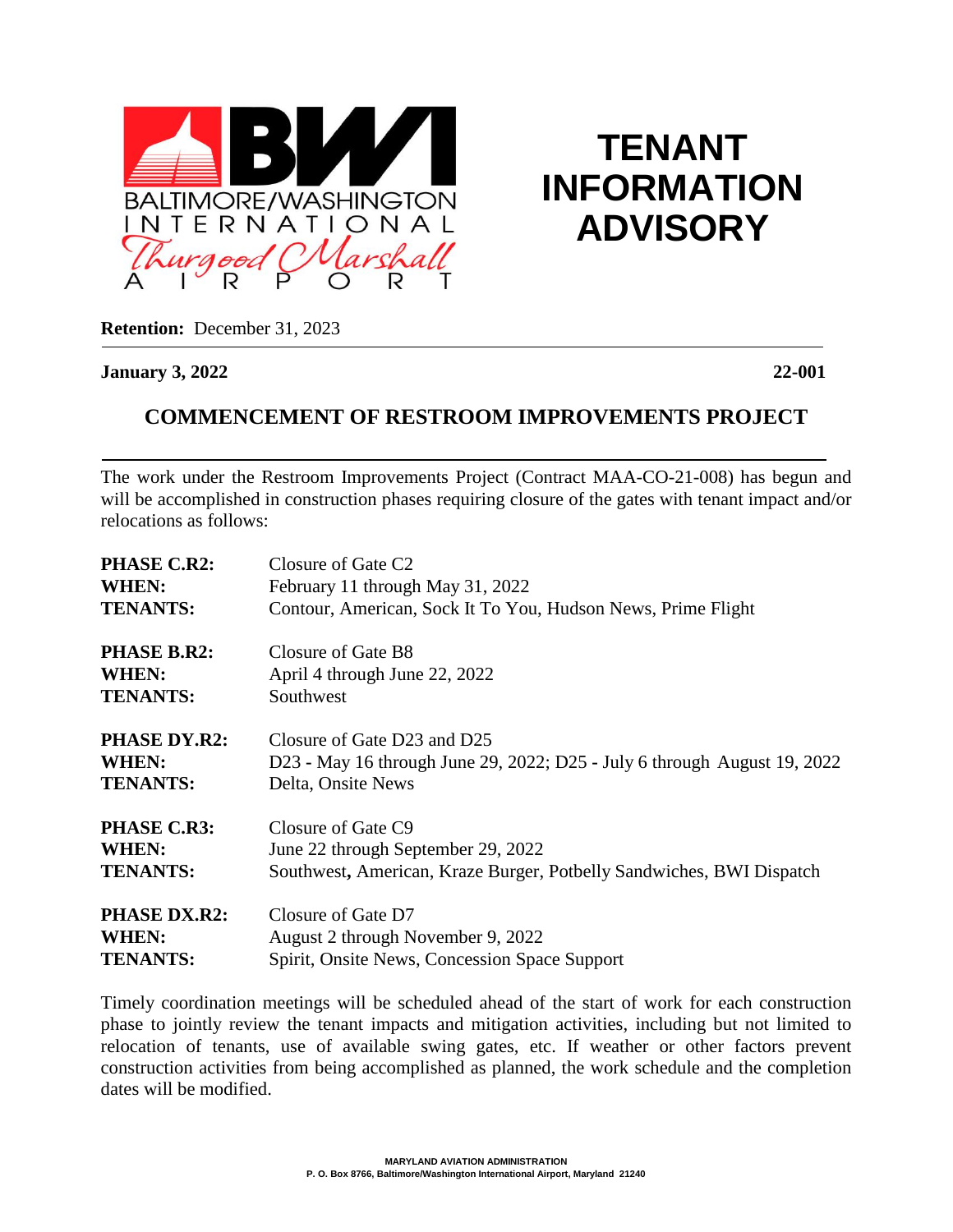Tenant Information Advisory 22-001 Page Two

The point of contact is Oleg Miklush (JMT) at 248-320-2288.

## **ELECTRONIC COPY ORIGINAL ON FILE IN AIRPORT OPERATIONS**

Gregory W. Solek Director Office of Airport Operations

Attachment

DISTRIBUTION: B